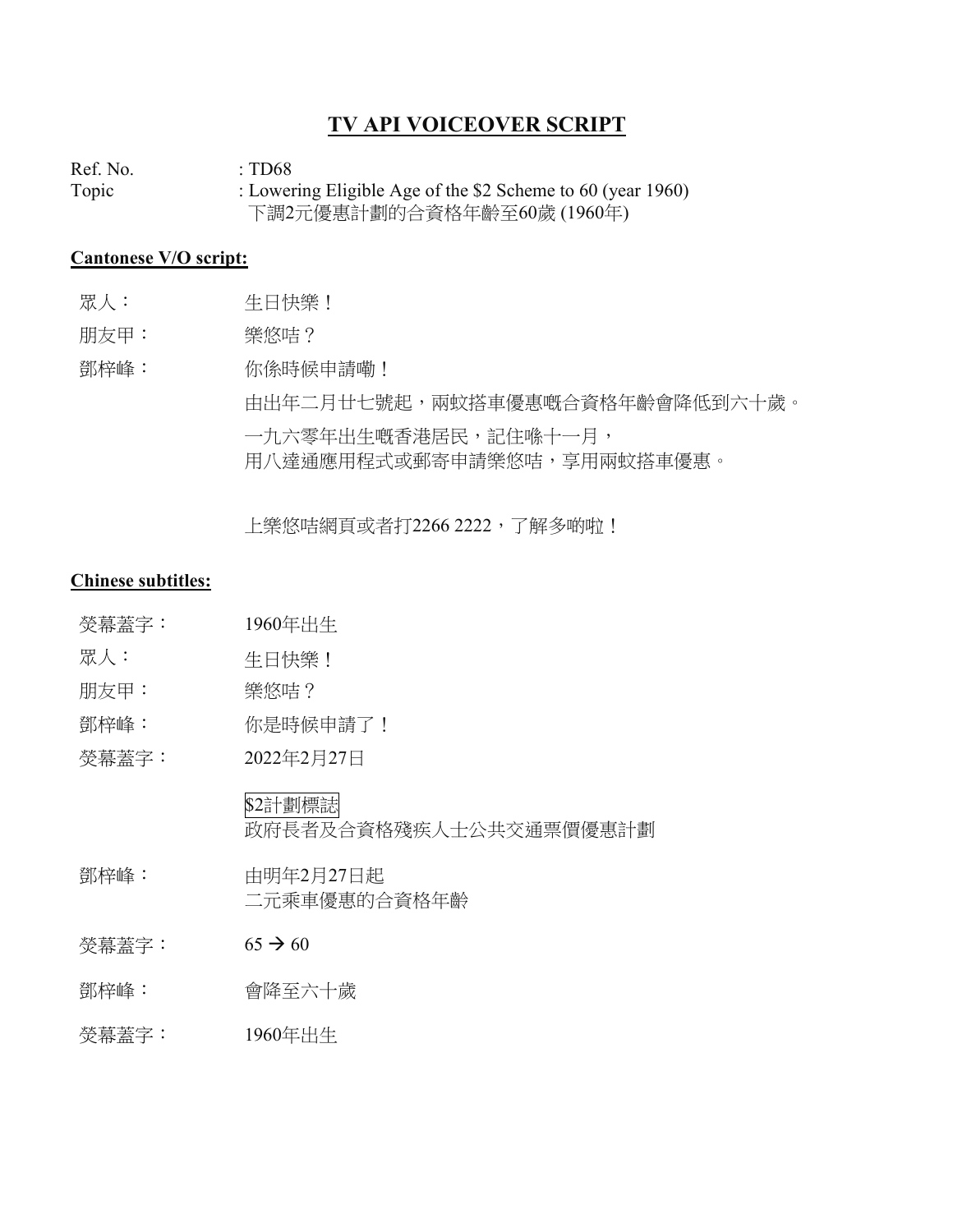- 鄧梓峰: 1960年出生的香港居民
- 熒幕蓋字: 2021年11月1日至30日 申請樂悠咭
- 鄧梓峰: 記得在11月
- 熒幕蓋字: 八達通應用程式
- 鄧梓峰: 以八達通應用程式或郵寄申請樂悠咭 享用二元乘車優惠
- 熒幕蓋字: 登6輕鬆申請 \$2 搭車至醒 樂悠咭

網址: [www.octopus.com.hk/joyyou](http://www.octopus.com.hk/joyyou) 查詢熱線:2266 2222

香港特別行政區區徽 勞工及福利局

鄧梓峰: 瀏覽樂悠咭網頁 或致電2266 2222, 了解更多吧!

## **English V/O script and subtitles:**

| Super:        | Born in 1960                                                                                                                       |
|---------------|------------------------------------------------------------------------------------------------------------------------------------|
| Everyone:     | Happy birthday!                                                                                                                    |
| Friend A:     | JoyYou Card?                                                                                                                       |
| Patrick Dunn: | It's time for you to get one!                                                                                                      |
| Super:        | February 27, 2022                                                                                                                  |
|               | Logo of \$2 Scheme<br>Government Public Transport Fare Concession Scheme<br>for the Elderly and Eligible Persons with Disabilities |
| Patrick Dunn: | From February 27 next year<br>the eligible age of the \$2 Scheme                                                                   |
| Super:        | $65 \rightarrow 60$                                                                                                                |
| Patrick Dunn: | will be lowered to 60                                                                                                              |